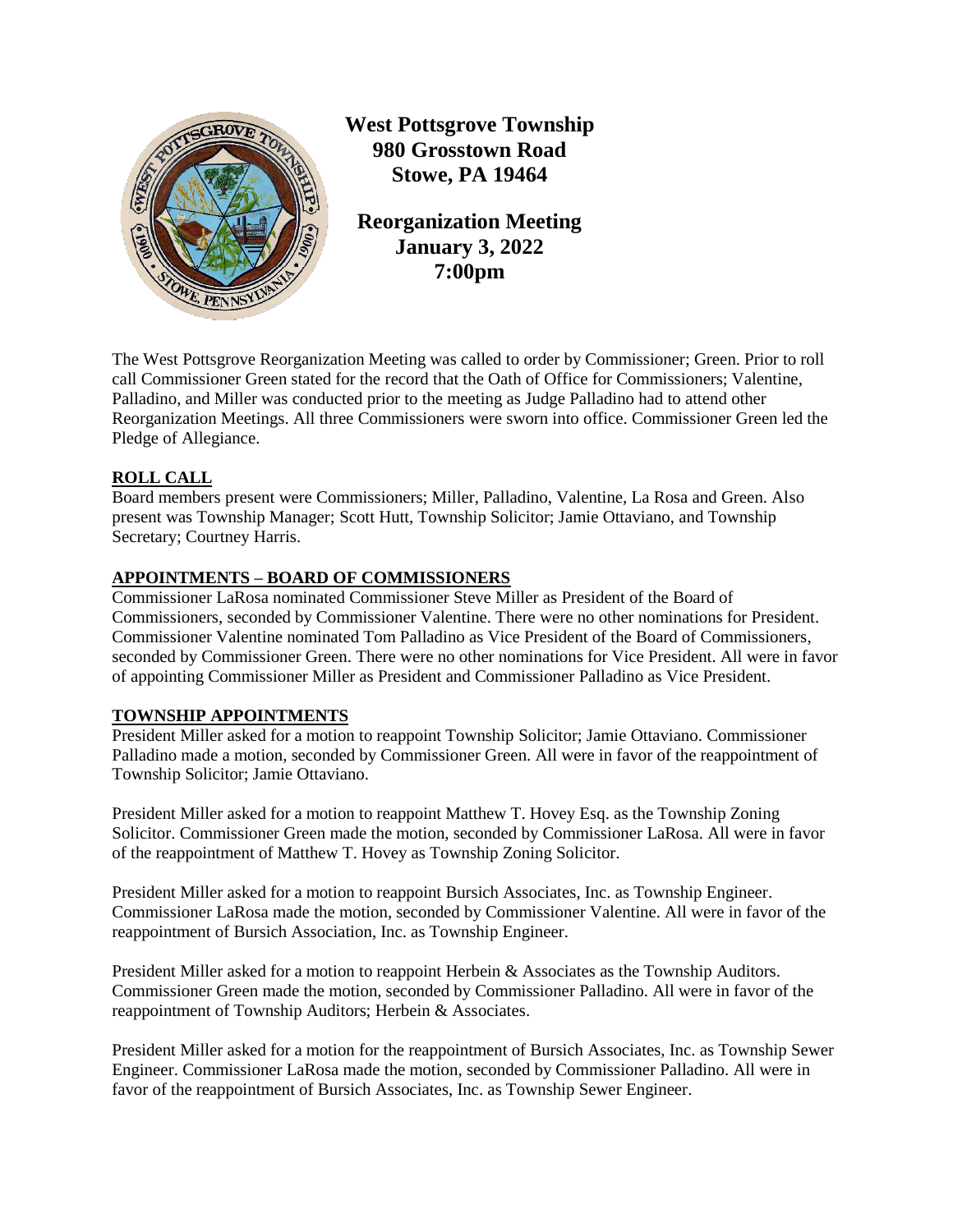President Miller asked for a motion to continue using American Heritage Federal Credit Union and PLGIT/PFM Financial, as the Township's depository institutions. Commissioner Green made the motion, seconded by Commissioner Palladino. All were In favor of the two listed depository institutions.

## **OFFICIAL SIGNATURES – President, Vice President, and Township Manager**

Commissioner Green made a motion to accept President Miller, Vice President Palladino, and Township Manager Scott Hutt as the official signers for the Township. Commissioner Valentine seconded the motion. All were in favor.

## **COMMITTEE APPOINTMENTS FOR 2022 CALENDAR YEAR**

President Miller read the Appointment of Committees for the 2022 Calendar Year for all Commissioners and they are as follows:

- Commissioner LaRosa Zoning, Planning Commission, Regional Planning
- Commissioner Valentine Recreation, Regional Recreation, Town Watch
- Commissioner Miller Police, Fire, Civil Service
- Commissioner Palladino Public Works and Code Enforcement
- Commissioner Green Finance, Recycling, Emergency Management

President Miller went on to other Committee Appointments and requested a motion for the reappointment of Melissa March to Zoning Board with an expiring term expiring 2026. Commissioner Palladino made the motion and it was seconded by Commissioner Green. All were in favor of the reappointment.

A motion was made by Commissioner Green to reappoint Carol Palladino to the Vacancy Board with a term expiring in 2023, Commissioner LaRosa seconded the motion. The vote was in favor  $4 - 4$ , Commissioner Palladino abstained from the vote.

A motion was made by Commissioner LaRosa to reappoint Eric Miller to Planning Commission with a term expiring 2026. Commissioner Palladino seconded the motion. All were in favor of the reappointment.

President Miller stated he is stepping down from the Civil Service Commission but will continue to act as the liaison between the Civil Service Commission and the Board of Commissioners at WPT. President Miller asked for a motion to appoint Joshua Dewalt with a term expiring 2028 to fill his position. Commissioner LaRosa made the motion to appoint Mr. Dewalt, seconded by Commissioner Palladino. All were in favor of the new appointment. A motion was also made by Commissioner Green to reappoint Tara Cifelli to the Civil Service Commission with a term expiring 2028. Commissioner Palladino seconded the motion. All were in favor of the reappointment.

### **OLD BUSINESS**

Township Manager, Scott Hutt stated that we will be advertising the purchasing or leasing of West Pottsgrove Sewer system based on already agreed on terms. These terms were reviewed Township Solicitor; Jamie Ottaviano and Township Manager; Scott Hutt. The Township has the opportunity to accept or dismiss all bids and terminate at any time.

### **CITIZEN COMMENTS**

There were no comments from the public.